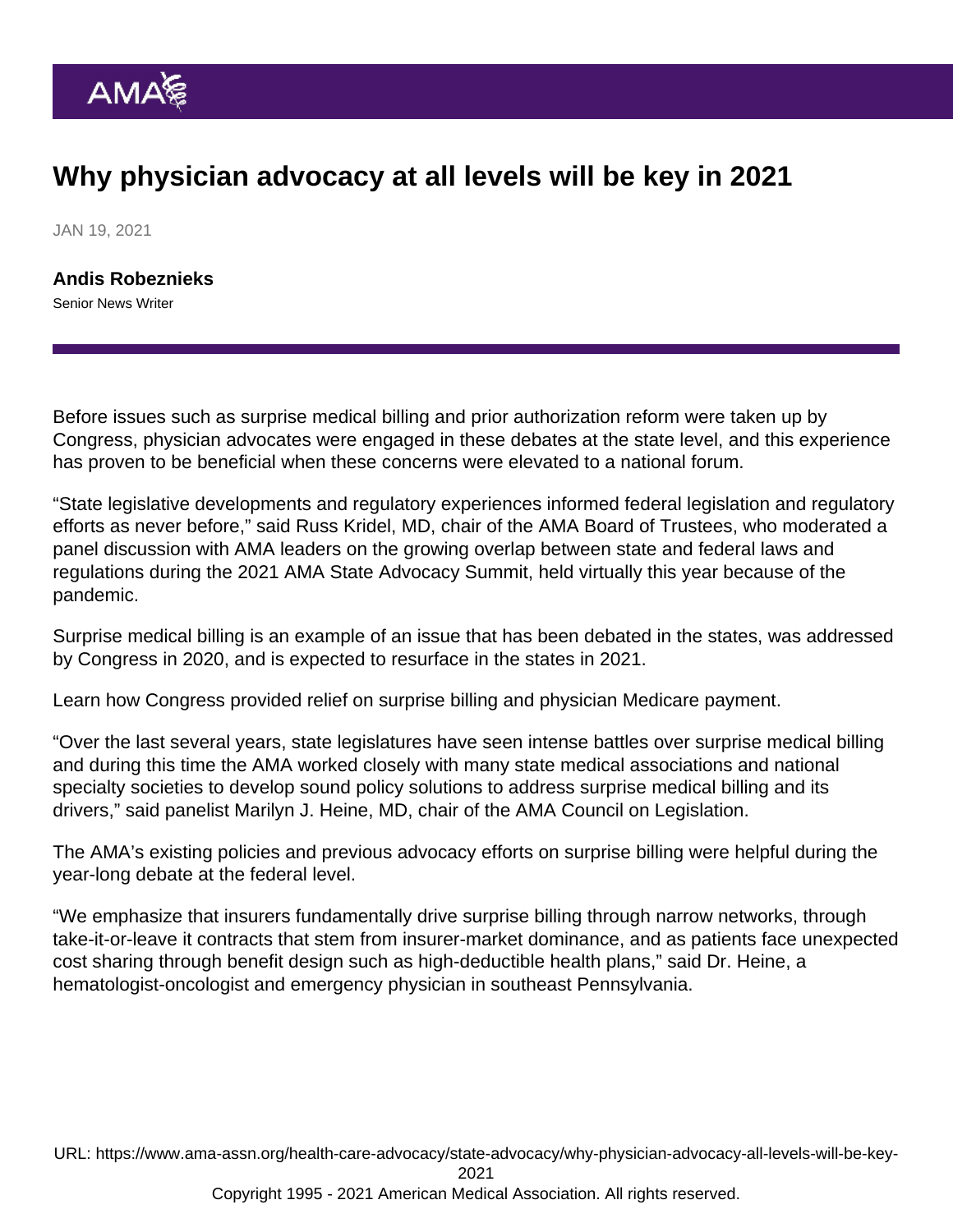URL: [https://www.ama-assn.org/health-care-advocacy/state-advocacy/why-physician-advocacy-all-levels-will-be-key-](https://www.ama-assn.org/health-care-advocacy/state-advocacy/why-physician-advocacy-all-levels-will-be-key-2021)[2021](https://www.ama-assn.org/health-care-advocacy/state-advocacy/why-physician-advocacy-all-levels-will-be-key-2021)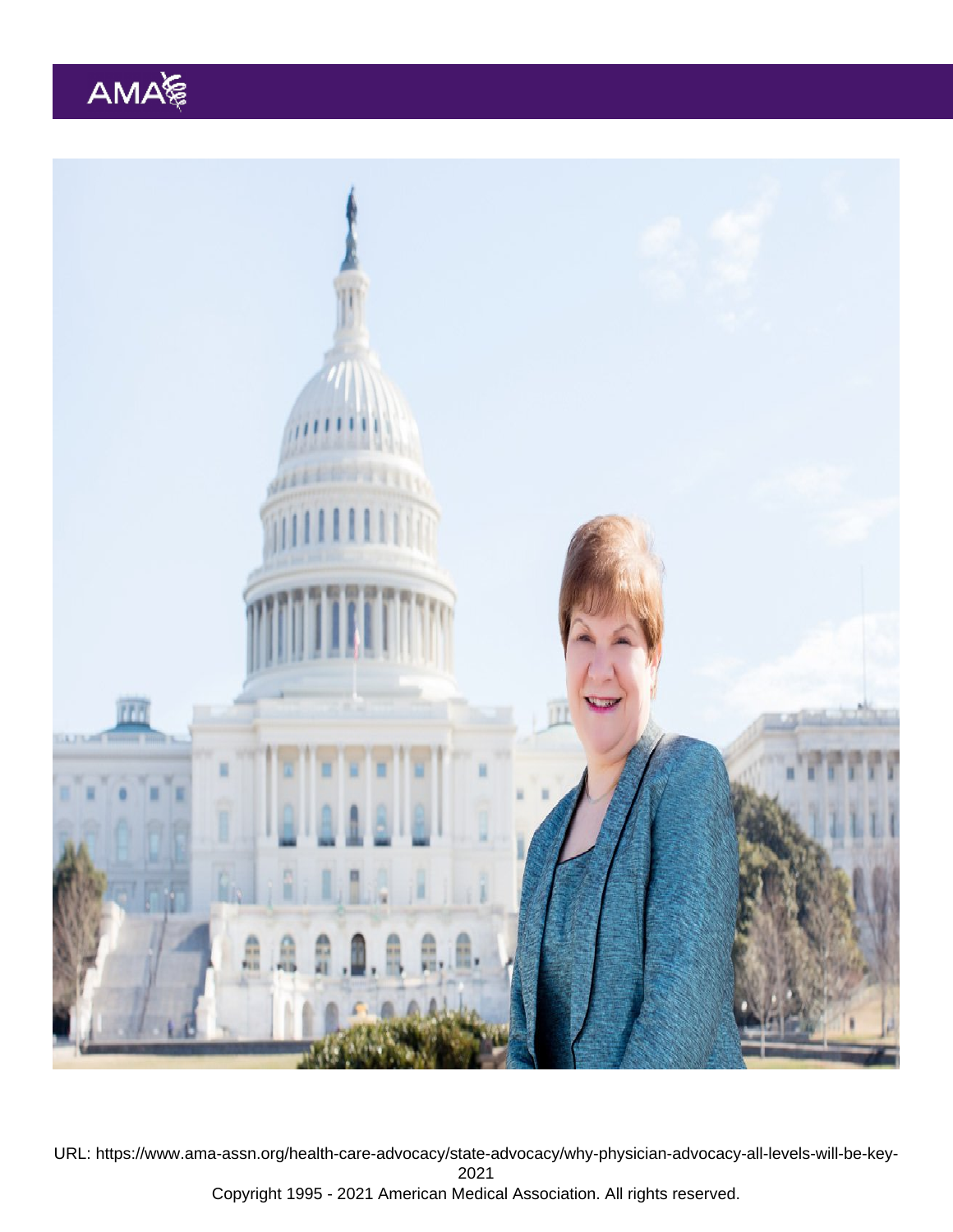"The AMA has physicians' backs at the federal level, at the statehouse, and at the courthouse," says Marilyn J. Heine, MD.

To effectively advocate for a solution to surprise billing, the AMA also actively promotes that patients should receive fair coverage when they purchase health insurance and opposes proposals that would undercut fair-contracting efforts or reduce incentives for plans to create adequate networks.

The AMA expects that state-level controversies over surprise billing will be fewer in 2021 in the wake of [the federal law](https://www.ama-assn.org/system/files/2021-01/ama-summary-of-select-provisions-of-the-consolidated-appropriations-act.pdf ), but states will see legislative efforts to supplement the act with laws applicable to state-regulated plans and private health insurer practices that impact physician networks, patient outof-pocket costs, access and comprehensive coverage will continue to be a focus in many states.

"The AMA will also be working with states to determine where state laws end and the federal law begins," Dr. Heine said. "The AMA has a wealth of advocacy resources and extensive experience when it comes to taking on unfair insurer practices and we are well-poised to help our Federation partners this year."

Early in the pandemic, insurers relaxed many utilization-management requirements such as prior authorization and step therapy. Dr. Heine said the AMA advocates that insurers should continue to relax these obstacles post-pandemic, "highlighting to policymakers that, in such an emergency, even the payers recognize that prior authorization is a barrier to timely care."

Read the [AMA's suggestions for improving prior authorization](https://www.ama-assn.org/practice-management/sustainability/physicians-hhs-here-s-how-improve-prior-authorization) automation.

Many state responses to the COVID-19 pandemic were carried out as executive orders from governors rather than through legislatures. As a result, in addition to directly aiding state medical associations and providing a policy options resource for states, AMA [advocacy efforts](https://www.ama-assn.org/delivering-care/public-health/policy-options-states-address-covid-19) were also focused on policymaking organizations such as the National Governors Association, National Association of Insurance Commissioners, and the National Council of Insurance Legislators.

## More scope fights expected in 2021

AMA President [Susan R. Bailey, MD](https://www.ama-assn.org/about/board-trustees/susan-r-bailey-md), was also on the panel, and she predicted that scope-of-practice debates would emerge in many state legislatures as nurse practitioners and physician assistants seek to practice with little or no physician supervision and pharmacists seek to diagnose and prescribe medications for what they consider "minor conditions," such as the flu and strep throat.

She noted that the AMA successfully helped defeat 25 scope-expansion efforts in 2020.

URL: [https://www.ama-assn.org/health-care-advocacy/state-advocacy/why-physician-advocacy-all-levels-will-be-key-](https://www.ama-assn.org/health-care-advocacy/state-advocacy/why-physician-advocacy-all-levels-will-be-key-2021)

[2021](https://www.ama-assn.org/health-care-advocacy/state-advocacy/why-physician-advocacy-all-levels-will-be-key-2021)